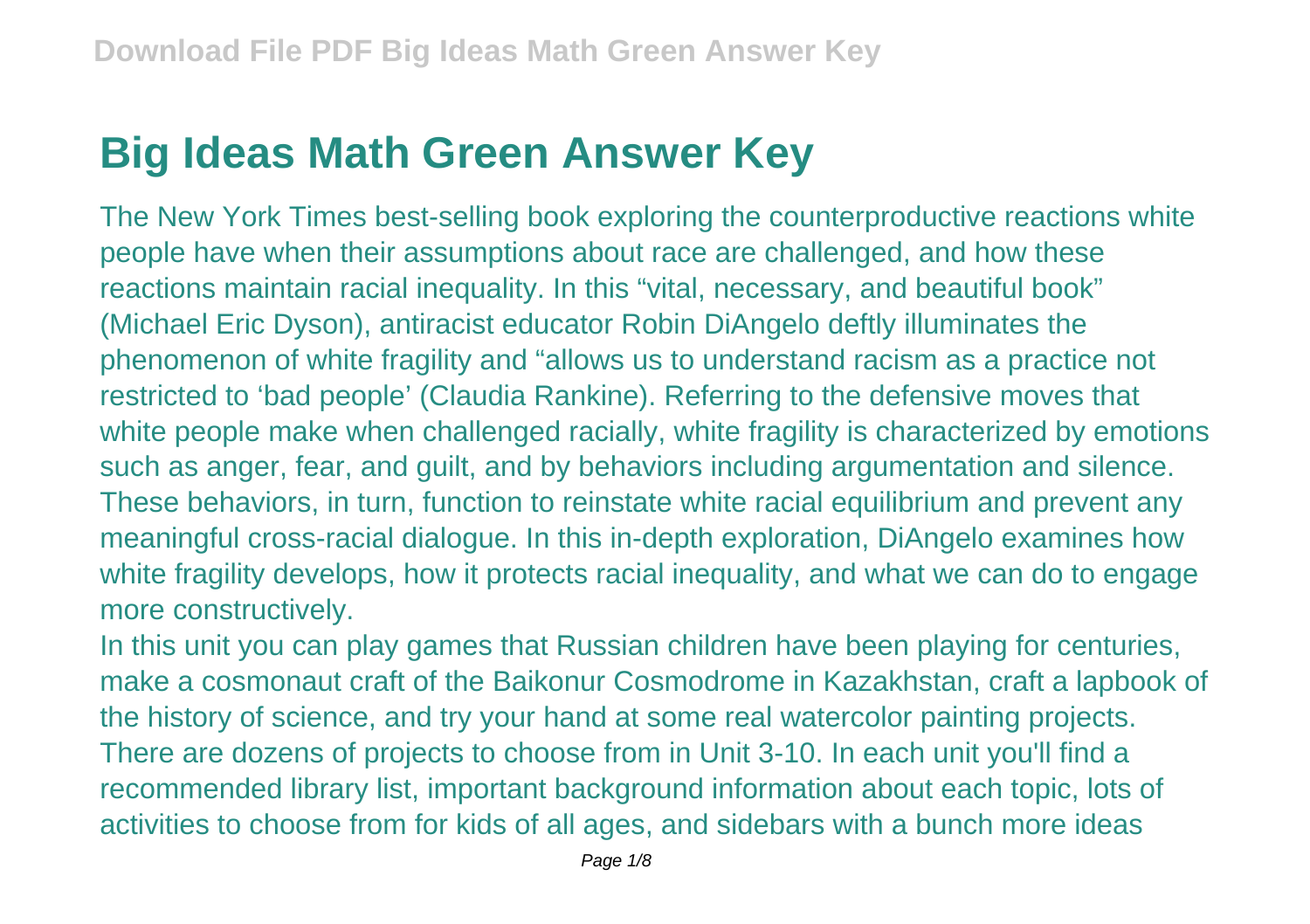including Additional Layers, Fabulous Facts, On The Web, Writer's Workshop, Famous Folks, and Teaching Tips. Printable maps and worksheets are included at the end of each unit and may be printed as often as needed for your family or class. The Big Ideas Math program balances conceptual understanding with procedural fluency. Embedded Mathematical Practices in grade-level content promote a greater understanding of how mathematical concepts are connected to each other and to reallife, helping turn mathematical learning into an engaging and meaningful way to see and explore the real world.

This student-friendly, all-in-one workbook contains a place to work through Activities, as well as extra practice workskeets, a glossary, and manipulatives. The Record and Practice Journal is available in Spanish in both print and online.

For grades PK-2, our State Standards-based resource meets the five strands of math concepts addressed by the NCTM standards and encourages the students to review the concepts in unique ways. Included are warm-up and timed drill activities which will push the boundaries of critical thought and demonstrate to students the importance of mathematical problems in Number & Operations, Geometry, Measurement, Data Analysis & Probability and Algebra using real world situations. The pages of this resource contain a variety in terms of levels of difficulty and content so as to provide students with a variety of differentiated learning opportunities. Also contained are assessment and standards rubrics, review sheets, test prep, color activity posters and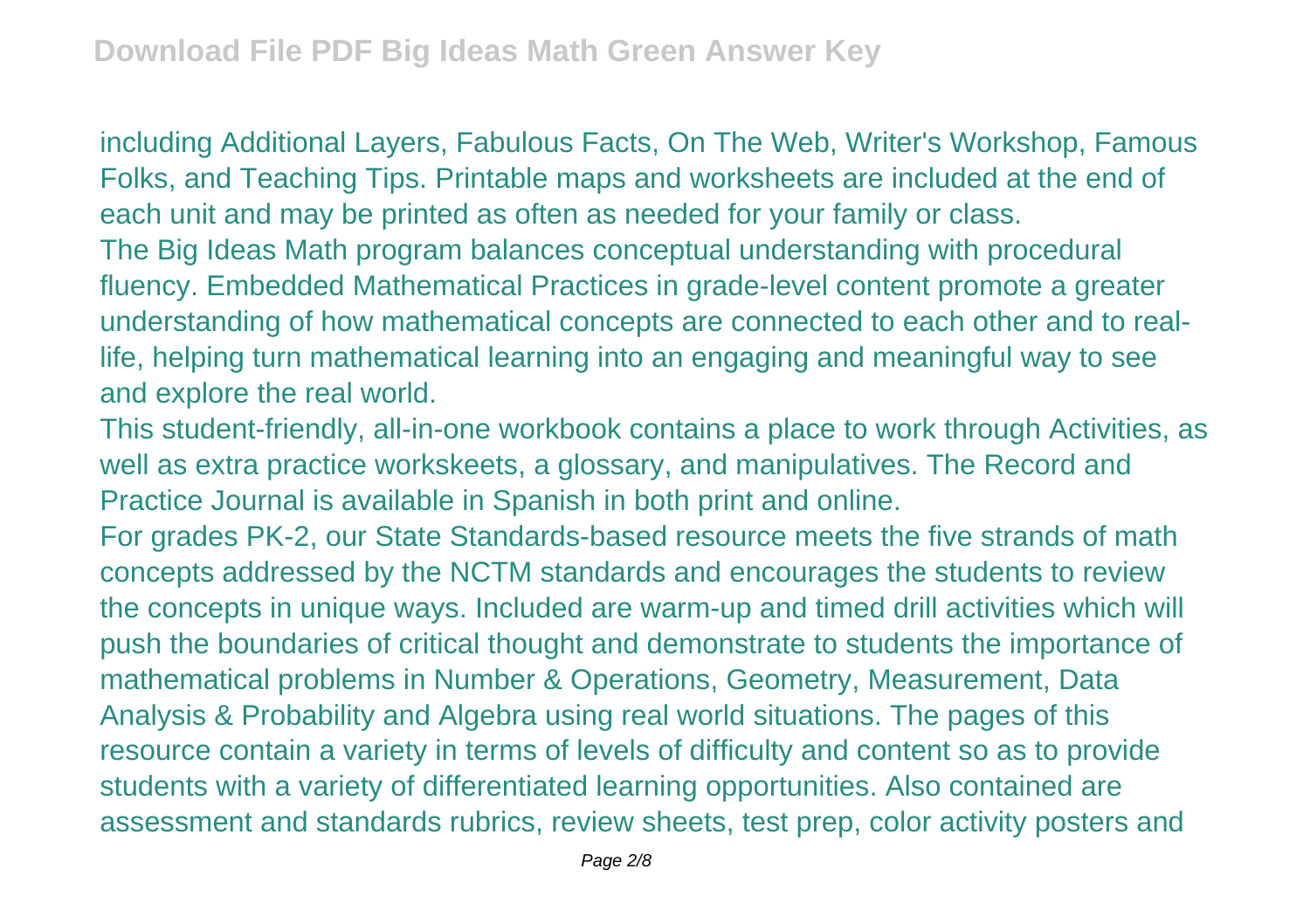bonus worksheets. All of our content is aligned to your State Standards and are written to Bloom's Taxonomy, STEM, and NCTM standards.

Eureka Math is a comprehensive, content-rich PreK–12 curriculum that follows the focus and coherence of the Common Core State Standards in Mathematics (CCSSM) and carefully sequences the mathematical progressions into expertly crafted instructional modules. The companion Study Guides to Eureka Math gather the key components of the curriculum for each grade into a single location, unpacking the standards in detail so that both users and non-users of Eureka Math can benefit equally from the content presented. Each of the Eureka Math Curriculum Study Guides includes narratives that provide educators with an overview of what students should be learning throughout the year, information on alignment to the instructional shifts and the standards, design of curricular components, approaches to differentiated instruction, and descriptions of mathematical models. The Study Guides can serve as either a selfstudy professional development resource or as the basis for a deep group study of the standards for a particular grade. For teachers who are new to the classroom or the standards, the Study Guides introduce them not only to Eureka Math but also to the content of the grade level in a way they will find manageable and useful. Teachers familiar with the Eureka Math curriculum will also find this resource valuable as it allows for a meaningful study of the grade level content in a way that highlights the coherence between modules and topics. The Study Guides allow teachers to obtain a firm grasp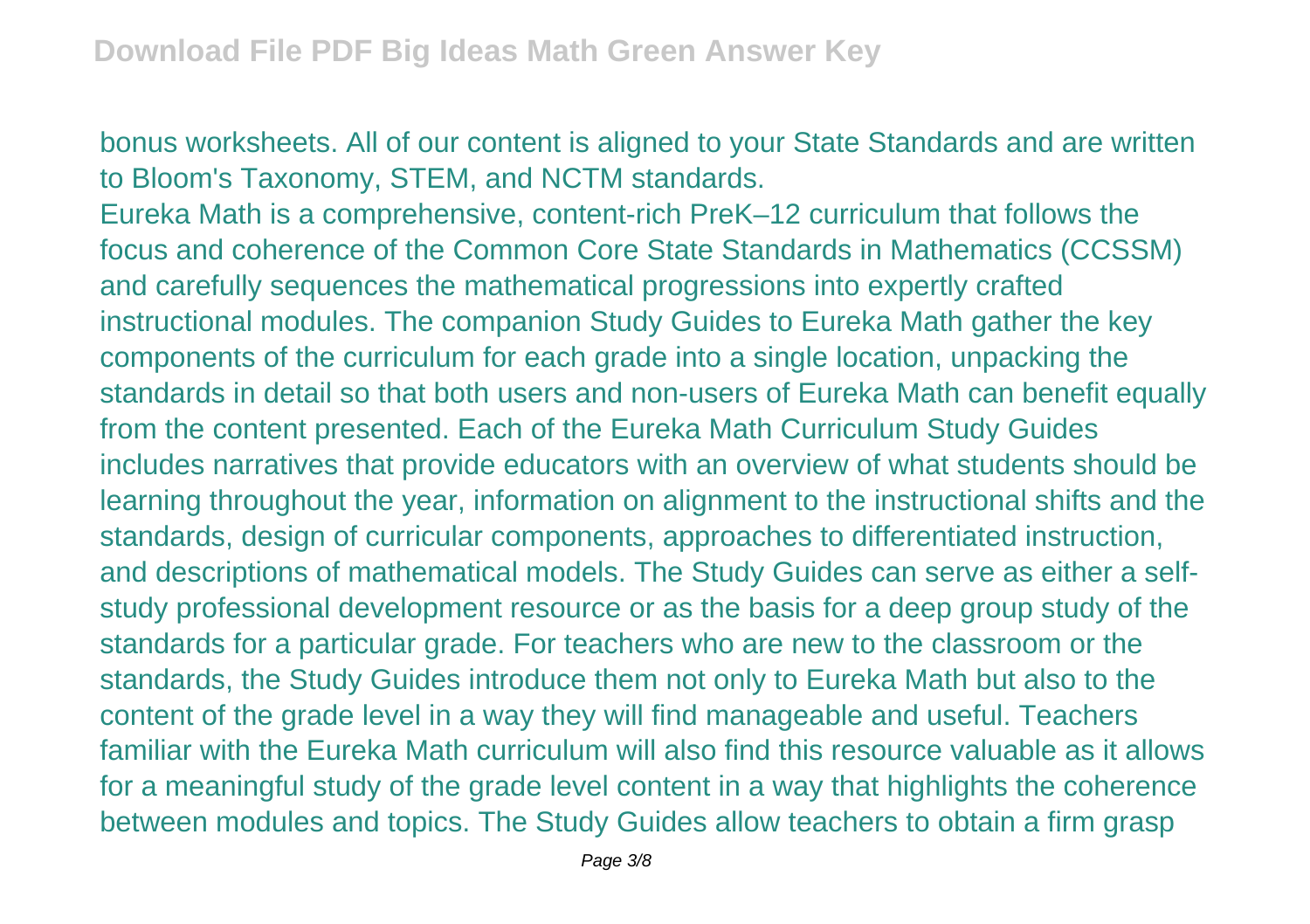on what it is that students should master during the year. The Eureka Math Curriculum Study Guide, Grade 5 provides an overview of all of the Grade 5 modules, including Place Value and Decimal Fractions; Multi-Digit Whole Number and Decimal Fraction Operations; Addition and Subtraction of Fractions; Multiplication and Division of Fractions and Decimal Fractions; Addition and Multiplication with Volume and Areal; Problem Solving with the Coordinate Plane.

With the help of Spectrum Algebra for grades 6 to 8, your child develops problemsolving math skills they can build on. This standards-based workbook focuses on middle school algebra concepts like equalities, inequalities, factors, fractions, proportions, functions, and more. Middle school is known for its challenges—let Spectrum ease some stress. Developed by education experts, the Spectrum Middle School Math series strengthens the important home-to-school connection and prepares children for math success. Filled with easy instructions and rigorous practice, Spectrum Algebra helps children soar in a standards-based classroom!

A surprisingly simple way for students to master any subject--based on one of the world's most popular online courses and the bestselling book A Mind for Numbers A Mind for Numbers and its wildly popular online companion course "Learning How to Learn" have empowered more than two million learners of all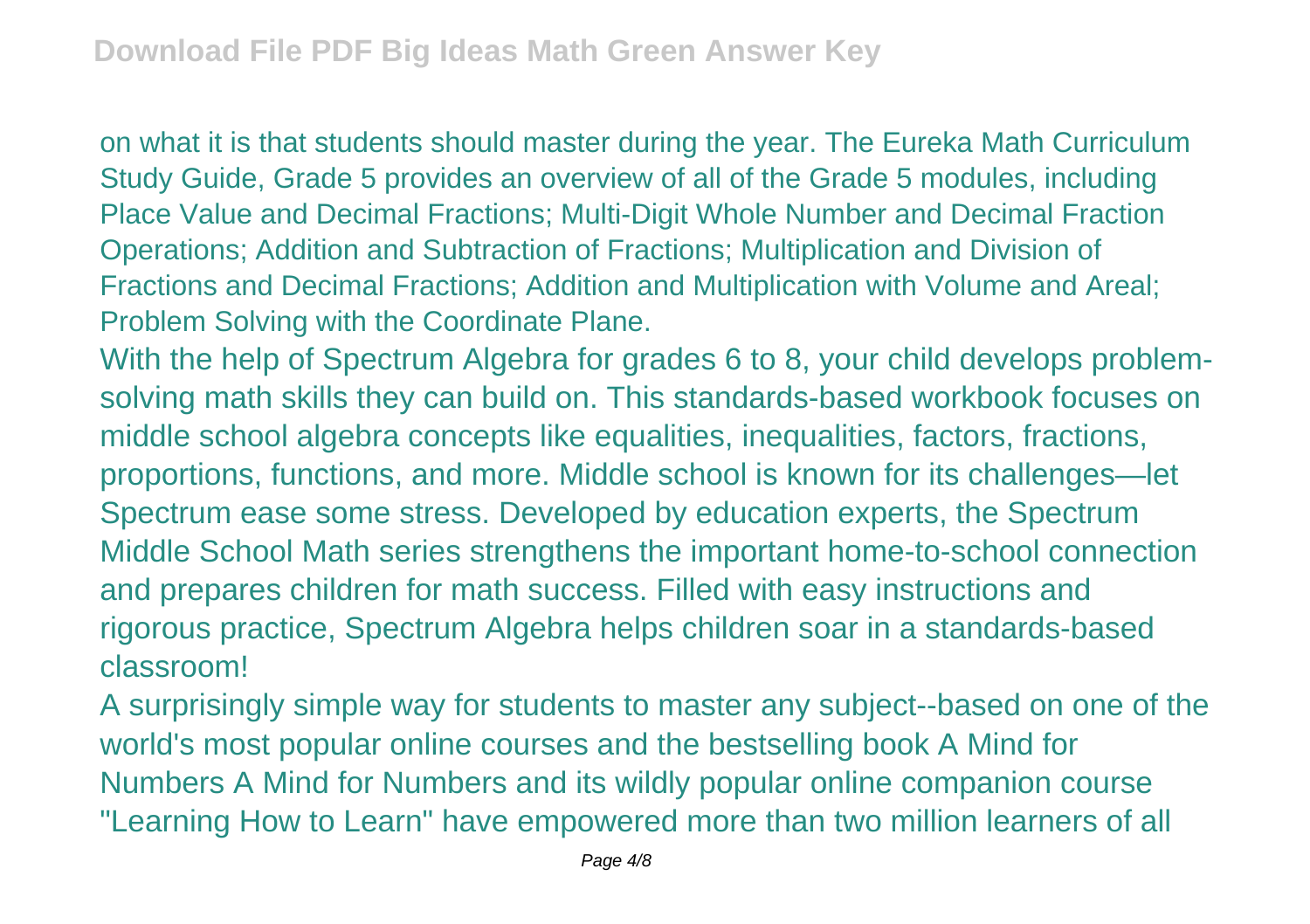ages from around the world to master subjects that they once struggled with. Fans often wish they'd discovered these learning strategies earlier and ask how they can help their kids master these skills as well. Now in this new book for kids and teens, the authors reveal how to make the most of time spent studying. We all have the tools to learn what might not seem to come naturally to us at first--the secret is to understand how the brain works so we can unlock its power. This book explains: • Why sometimes letting your mind wander is an important part of the learning process • How to avoid "rut think" in order to think outside the box • Why having a poor memory can be a good thing • The value of metaphors in developing understanding • A simple, yet powerful, way to stop procrastinating Filled with illustrations, application questions, and exercises, this book makes learning easy and fun.

This student-friendly, all-in-one workbook contains a place to work through Explorations as well as extra practice workskeets, a glossary, and manipulatives. The Student Journal is available in Spanish in both print and online.

Saxon Math is easy to plan and rewarding to teach. The focus on providing teachers with strategies for developing an understanding of HOW and WHY math works builds a solid foundation for higher-level mathematics. - Publisher.

Climate change: watershed or endgame? In this compelling new book, Noam Chomsky,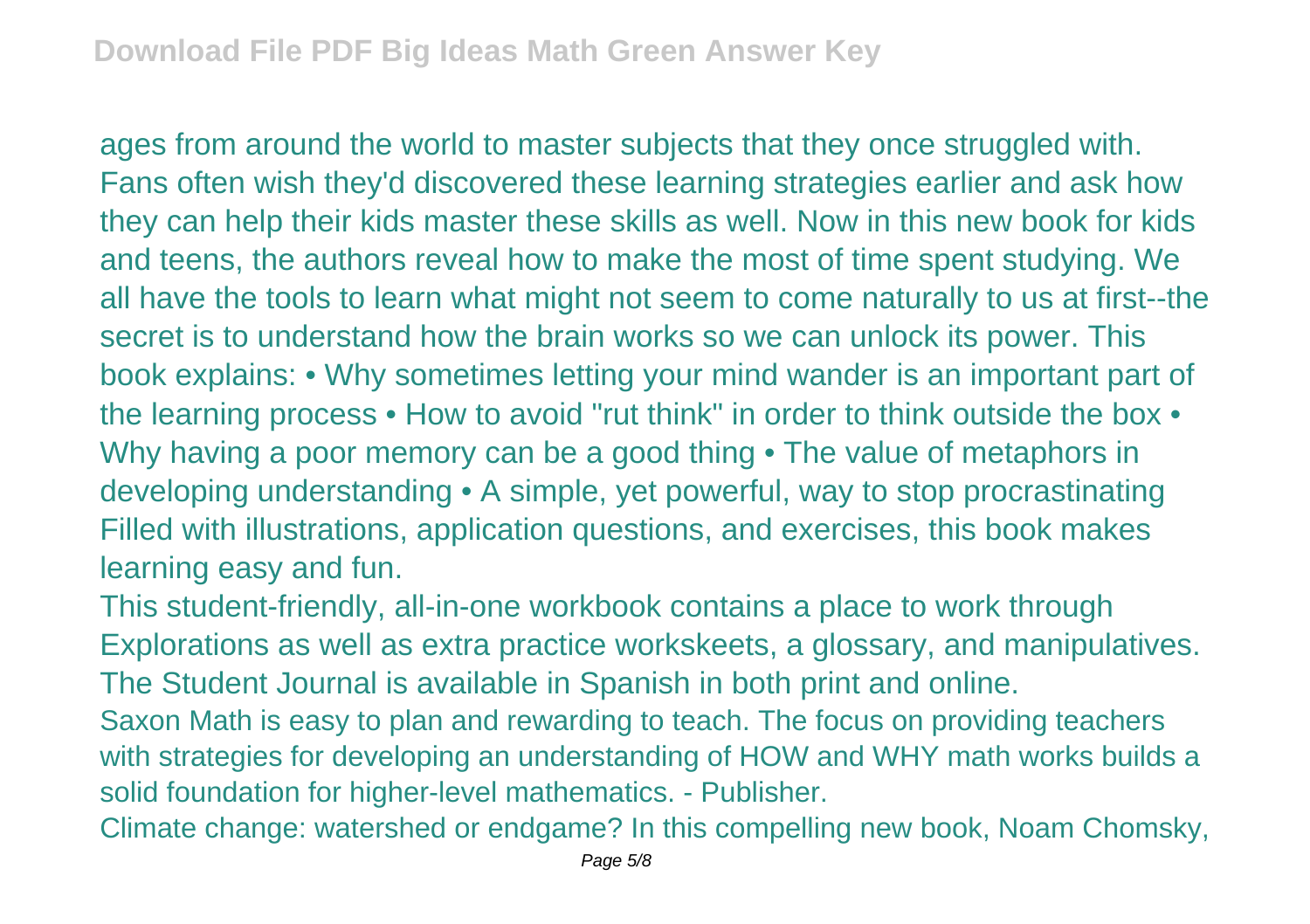the world's leading public intellectual, and Robert Pollin, a renowned progressive economist, map out the catastrophic consequences of unchecked climate change—and present a realistic blueprint for change: the Green New Deal. Together, Chomsky and Pollin show how the forecasts for a hotter planet strain the imagination: vast stretches of the Earth will become uninhabitable, plagued by extreme weather, drought, rising seas, and crop failure. Arguing against the misplaced fear of economic disaster and unemployment arising from the transition to a green economy, they show how this bogus concern encourages climate denialism. Humanity must stop burning fossil fuels within the next thirty years and do so in a way that improves living standards and opportunities for working people. This is the goal of the Green New Deal and, as the authors make clear, it is entirely feasible. Climate change is an emergency that cannot be ignored. This book shows how it can be overcome both politically and economically. Big Ideas Math Record and Practice Journal RedHolt McDougalBig Ideas MathCommon Core GreenHoughton Mifflin

Consistent with the philosophy of the Common Core State Standards and Standards for Mathematical Practice, the Big Ideas Math Student Edition provides students with diverse opportunities to develop problem-solving and communication skills through deductive reasoning and exploration. Students gain a deeper understanding of math concepts by narrowing their focus to fewer topics at each grade level. Students master content through inductive reasoning opportunities, engaging activites that provide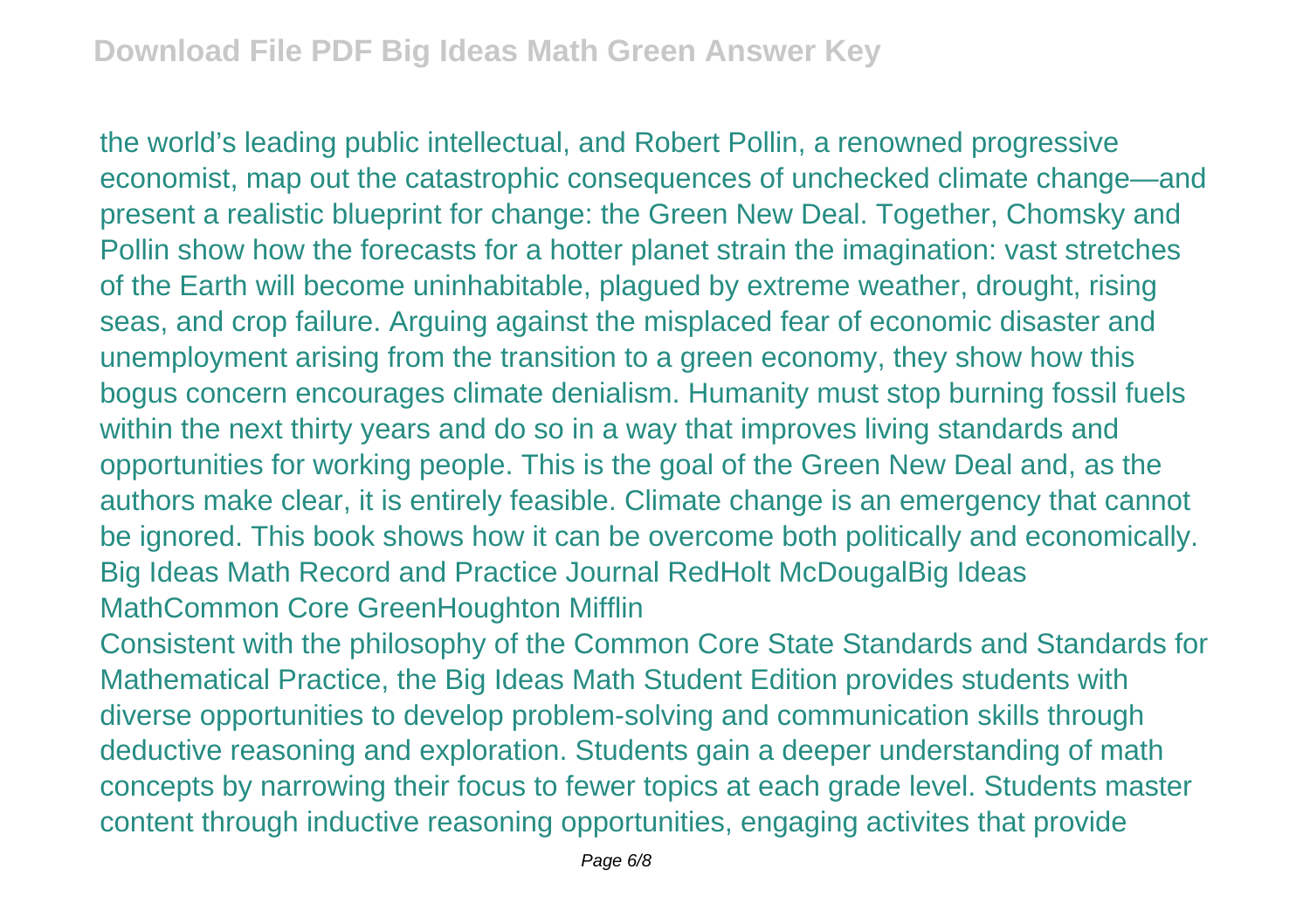deeper understanding, concise, stepped-out examples, rich, thought-provoking exercises, and a continual building on what has previously been taught. I DO - WE DO - YOU DO: An RTI Intervention for Math Problem Solving (Grades 1-5) is a ready-made intervention based on best practices and current research for students struggling with the underlying thought processes and step-by-step procedures of math problem solving. Each section includes a Universal Screening, data point assessments, and intervention cards which can be copied and used with individual students or small groups of students. The 'I DO-WE DO-YOU DO' intervention takes the guess work out of how to intervene with students at-risk of failure and provides teachers with the tools necessary to meet their individual needs. A total of 36 problem solving cards are included for each grade 1-5 and follow three simple steps: 1) Teacher models, 2) Teacher/student work collaboratively, and 3) Student completes independently. Detailed directions, progress monitoring graphs, and a scoring rubric are included, making the analysis of data easy to record and understand. Also available in spiral bound at lulu.com.

For grades 3-5, our State Standards-based resource meets the five strands of math concepts addressed by the NCTM standards and encourages the students to review the concepts in unique ways. Included are warm-up and timed drill activities which will push the boundaries of critical thought and demonstrate to students the importance of mathematical problems in Number & Operations, Geometry, Measurement, Data